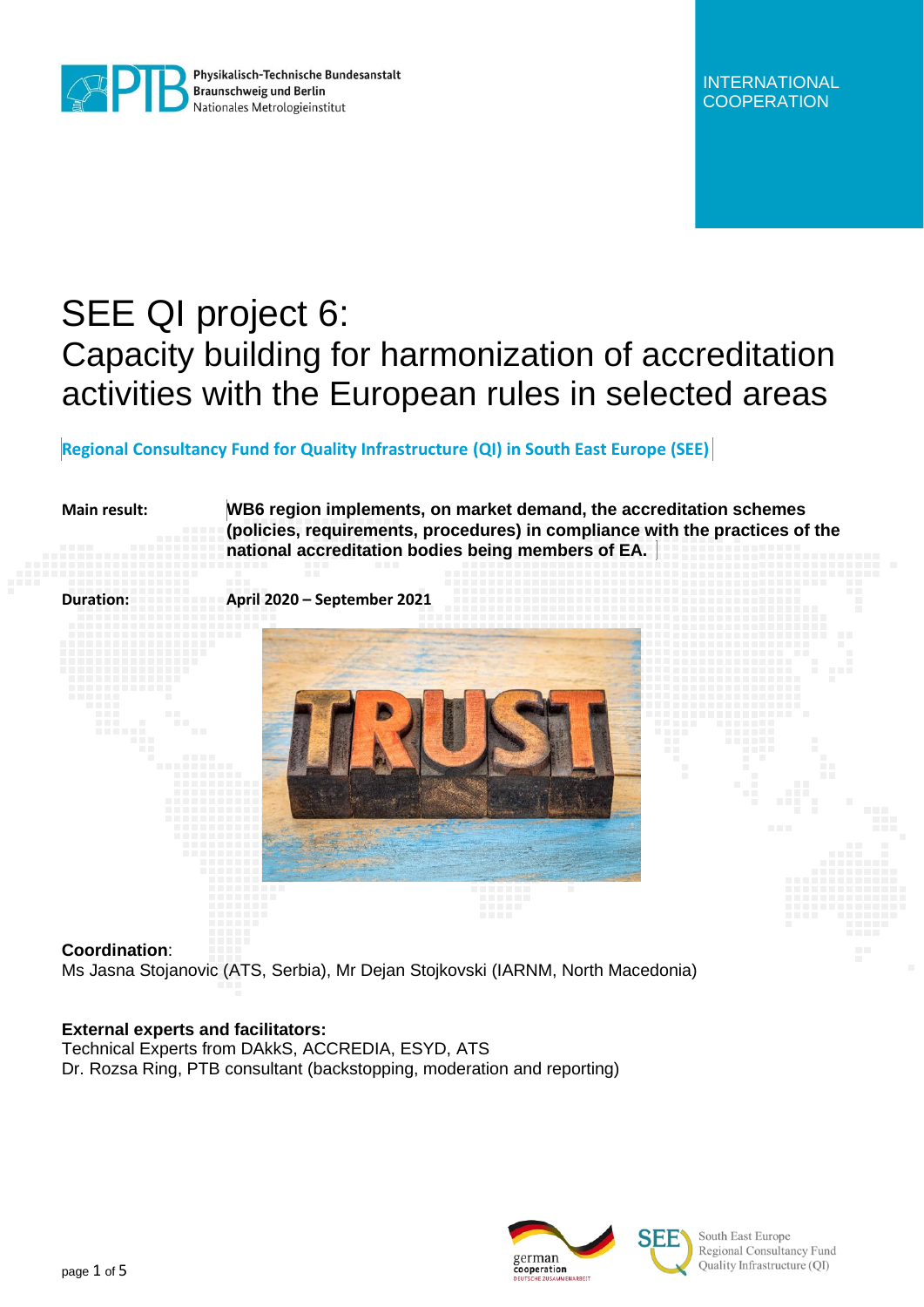

# **Background**

This regional project started with a preparatory meeting in February 2020 in Tirana, Albania, when the accreditation bodies (ABs) of the beneficiary countries agreed upon the scope of the projects, identified their joint priorities and appointed their contact persons. Then based on the technical support requested by the beneficiaries the PTB consultant elaborated a Work Plan including 3 main topics with several activities, such as

- 1 Exchange of experience (5 activities)
- 2 Developing new accreditation schemes and extending existing accreditation schemes

(6 activities)

3 Accreditation in selected regulated areas (4 activities).



At the time the project was designed in Tirana in 02/2020, the consequences of the upcoming COVID-19 pandemic could not yet be anticipated. Therefore, in the course of project implementation all activities had to be implemented virtually as video-conferences, which was at this time an innovative approach for the project management and all partners involved.

*Project identification and planning, Tirana 02/2020*

# **Exclusively virtual project implementation**

In the "Exchange of experience" area all 5 activities plus one additional activity have been successfully completed with the involvement of 4 experts from DAkkS, 3 experts from ESYD and 1 expert from ATS. There were 4 workshops on competence of accreditation personnel, on implementation of remote assessment and on specific issues of laboratories; and there were 2 trainings on statement of conformity and decision rules and on measurement uncertainty in sampling.

In the "Developing new accreditation schemes and extending existing accreditation schemes" area 4 of the 6 activities have been successfully completed and in addition, as an outcome of a training, a Guideline was published for accreditation bodies and laboratories with issues to consider when accrediting medical laboratories for the scope of COVID-19 molecular tests. There were 4 trainings with involvement of 2 experts from ESYD and 1 expert from ACCREDIA on accreditation of medical laboratories for POCT, accreditation of certification bodies for ISO 13485 and on identification of SARS-CoV-2 virus.

In the "Accreditation in selected regulated areas" area 1 activity was successfully completed with the involvement of 2 experts from Germany. There was a training on accreditation and notification in the field of CPR.



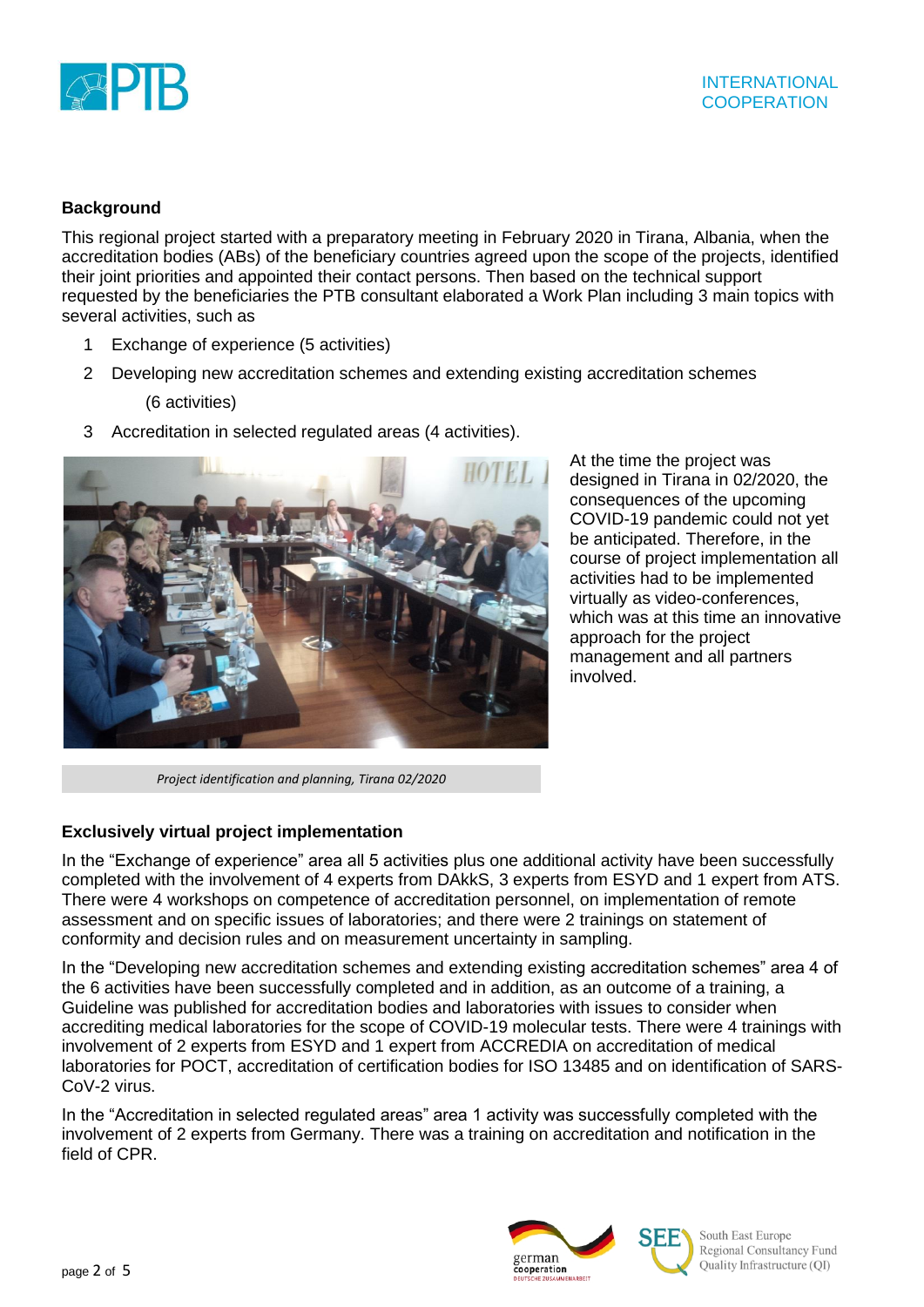

| Time    | Area                   | <b>Topic</b>                                                                                                                                                                        |  |
|---------|------------------------|-------------------------------------------------------------------------------------------------------------------------------------------------------------------------------------|--|
| 02/2020 | Exchange of experience | ISO 17011(2017) requirements / Planning Workshop                                                                                                                                    |  |
| 07/2020 | Exchange of experience | Remote assessments                                                                                                                                                                  |  |
| 11/2020 | New scheme             | Accreditation of medical laboratories for POCT                                                                                                                                      |  |
| 11/2020 | Exchange of experience | Accreditation of CABs for sampling as standalone activity /<br>Accreditation of laboratories for opinions and interpretation /<br>Accreditation of CABs for statement of conformity |  |
| 12/2020 | Exchange of experience | ISO 17011(2017): Establishment competence criteria for<br>each accreditation scheme / Effective evaluation methods to<br>demonstrate competence of accreditation body personnel     |  |
| 01/2021 | Exchange of experience | Remote assessments - follow up                                                                                                                                                      |  |
| 02/2021 | New scheme             | SARS-CoV-2 identification (for ABs)                                                                                                                                                 |  |
| 02/2021 | New scheme             | SARS-CoV-2 identification (for medical laboratories)                                                                                                                                |  |
| 03/2021 | Exchange of experience | Decision rules and statement of conformity                                                                                                                                          |  |
| 03/2021 | Exchange of experience | Sampling – with a focus on measurement uncertainty                                                                                                                                  |  |
| 09/2021 | New scheme             | Accreditation of medical devices - Quality management<br>systems - Requirements for regulatory purposes (ISO<br>13485:2016)                                                         |  |
| 09/2021 | Regulated area         | Accreditation and notification related to Construction<br><b>Products Regulation (CPR)</b>                                                                                          |  |

### The **capacity development activities** in detail were as follows:

In summary, almost 70% of the planned activities have been completed in the last 1,5 years. 2 additional new activities have been taken on board as a result of and in response to the upcoming COVID-19 pandemic. 12 foreign experts (6 from Germany, 4 from Greece, 1 from Italy and 1 from Serbia) shared their knowledge and experiences with the beneficiary countries.

All events were moderated by Rózsa Ring (PTB consultant), who also compiled a summary report of each activity. Although Serbia was withdrawn from a major part of the project, the countries showed a big interest:

| <b>Country</b>     | <b>Number of activities</b><br>participated | Number of total participants* |
|--------------------|---------------------------------------------|-------------------------------|
| Albania            | 11                                          | 100                           |
| Bosnia-Herzegovina | 10                                          | 32                            |
| Montenegro         | 8                                           | 33                            |
| North Macedonia    | 11                                          | 101                           |
| Serbia             | 5                                           | 44                            |
| Kosovo             | 10                                          | 23                            |
| <b>Total</b>       | 11                                          | 333                           |

\* Several persons attended in more events



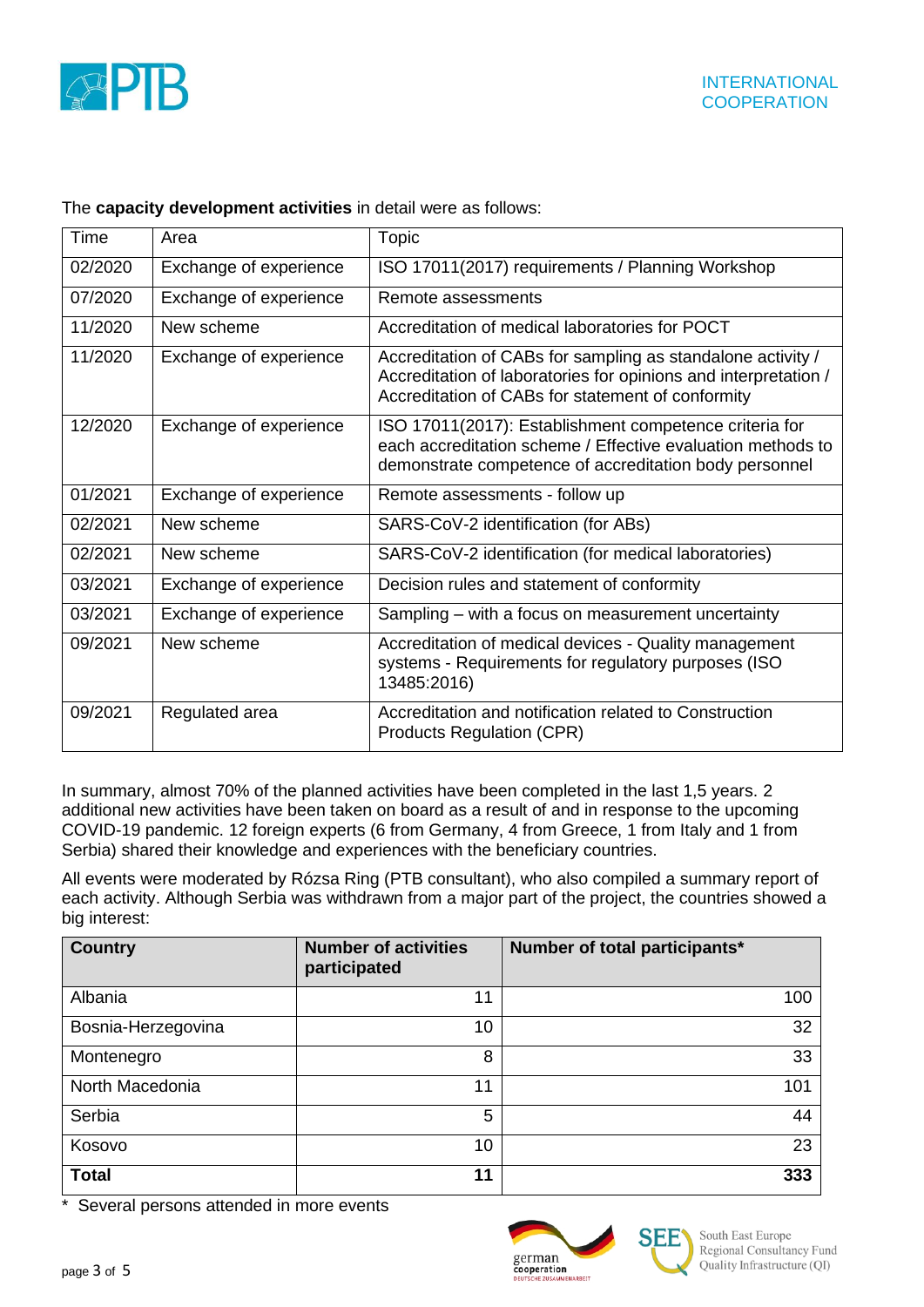

### **Impact**

On 18 November 2021 the contact persons from WB6 ABs came together for a last final wrap-up meeting with the PTB project management and the PTB consultant (accreditation expert). Objective of the meeting was – amongst others – to receive feedback from the ABs, in how far the implemented trainings have contributed to concrete changes or innovations in the ABs practice and documented processes. The following impacts have been reported by WB6 ABs:

- Definition and application of competence criteria for assessors in different accreditation schemes (and a better understanding of the requirements of ISO 17011:2017 in general) has resulted in a better preparedness and reduction of observations and non-conformities in EA peer evaluations
- Resulting from the exchange of experience workshop on implementation of risk-based approach in line with ISO 17011:2017, ABs have updated their Risk register with identification and treatment of new risks
- WB6 ABs have started to conduct remote evaluations in order to respond to the new situation arising from the COVID-19 pandemic
- WB6 ABs have increased their assessment capacities for medical laboratories (SARS-CoV-2 identification) and testing laboratories (sampling, decision rules, opinions and interpretation….)
- Benefiting from the hands-on training and published Guideline on accreditation of medical laboratories for molecular test of Covid-19, ATCG of Montenegro has accredited the first medical laboratory according to ISO 15189 performing *In vitro medical testing: Sampling for SARS-CoV-2 laboratory diagnostics, Real-time PCR detection of corona virus SARS-CoV-2.*
- The guideline on accreditation of medical laboratories for molecular test of Covid-19 has been published by ABs and is used also by regulators as best practice in this field

Resulting from the exclusively virtual implementation of the project activities, a significantly higher number of participants could attend the virtual formats. External stakeholders like technical assessors, technical experts and personnel of CABs could also attend the virtual formats, whilst previously the limited seats in physical regional meetings were reserved to the classical target group of employees of the ABs. Regional on-site formats would have provided only 132 (based on 2 project-financed participants/AB in each regional meeting) compared to the above observed 333 attendees the chance to benefit from the regional training or exchange of experience formats. Additionally, in classical on-site capacity development formats, about the same time that was dedicated to attend the event had to be spent in travel time for the transportation to and from the meeting venue. Therefore, and enormous amount of effective working time has been made available for other purpose, by not travelling to on-site meetings.